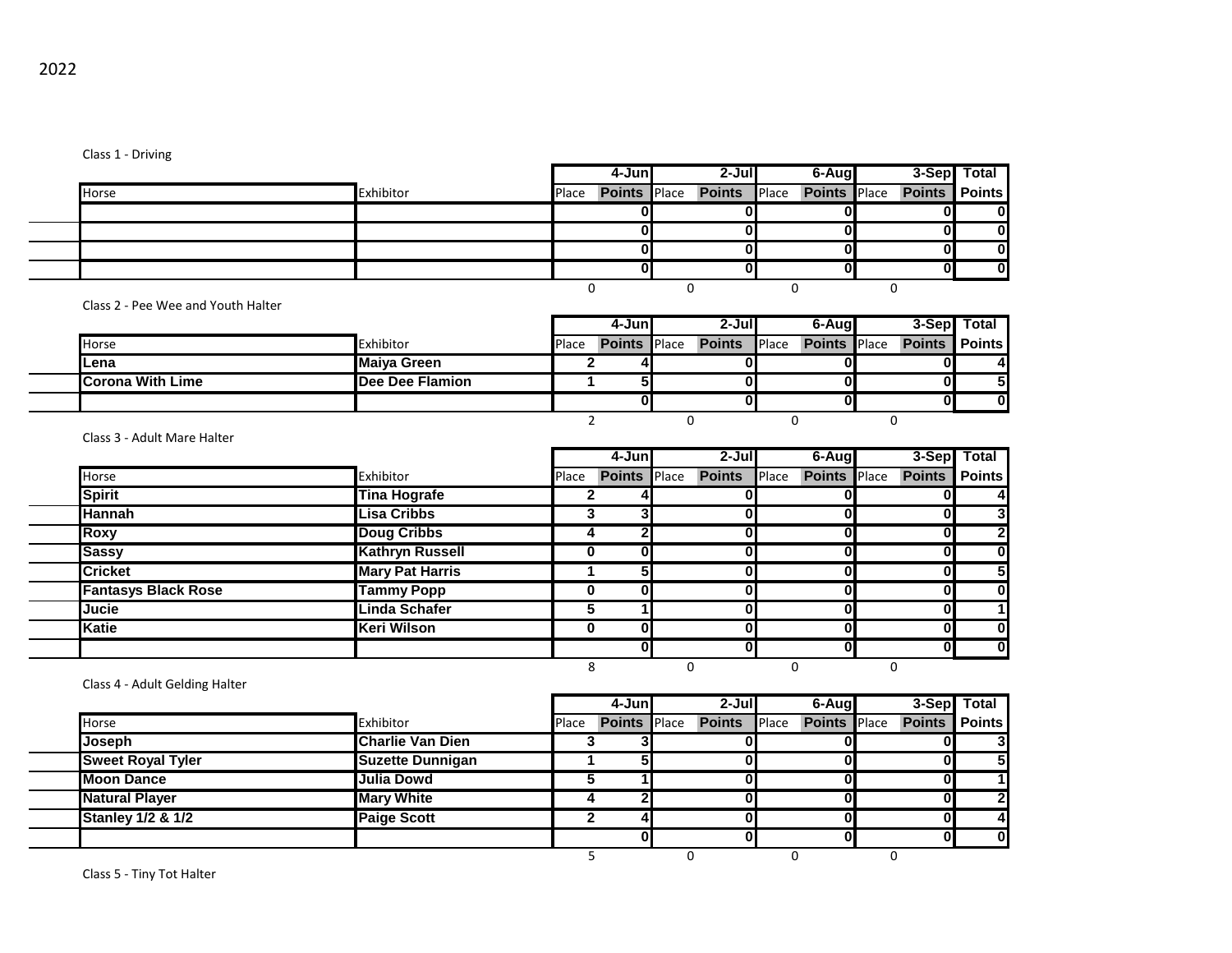|                         |                       |       | 4-Juni              | 2-Jull        |       | 6-Aug               |                      | 3-Sepl Total |
|-------------------------|-----------------------|-------|---------------------|---------------|-------|---------------------|----------------------|--------------|
| Horse                   | Exhibitor             | Place | <b>Points Place</b> | <b>Points</b> | Place | <b>Points</b> Place | <b>Points Points</b> |              |
| <b>Corona With Lime</b> | <b>Dustin Flamion</b> |       |                     |               |       | 0                   |                      |              |
|                         |                       |       |                     |               |       |                     |                      |              |
|                         |                       |       |                     |               |       |                     |                      |              |

## Class 6 - Showmanship

|                            |                         |       | 4-Jun               | $2-Jul$       |              | 6-Aug               |   | $3-Sep$       | Total         |
|----------------------------|-------------------------|-------|---------------------|---------------|--------------|---------------------|---|---------------|---------------|
| Horse                      | Exhibitor               | Place | <b>Points Place</b> | <b>Points</b> | <b>Place</b> | <b>Points</b> Place |   | <b>Points</b> | <b>Points</b> |
| Joseph                     | <b>Charlie Van Dien</b> | 0     |                     |               |              |                     |   |               | 0             |
| <b>Sweet Royal Tyler</b>   | <b>Suzette Dunnigan</b> |       |                     |               |              | ŋ                   |   |               | 5             |
| <b>He's A Ringer</b>       | Teri Feller             | 0     |                     |               |              | 0                   |   | 0             | $\bf{0}$      |
| <b>Fantasys Black Rose</b> | <b>Tammy Popp</b>       |       |                     |               |              | 0                   |   | 0             | 4             |
| Lena                       | <b>Maiya Green</b>      | 3     |                     |               |              | O                   |   | 0             | 3             |
| <b>Corona With Lime</b>    | <b>Dee Dee Flamion</b>  | 0     |                     |               |              | U                   |   | 0             | $\bf{0}$      |
| <b>Katie</b>               | Keri Wilson             |       |                     |               |              | U                   |   | 0             | $\mathbf{2}$  |
| <b>Natural Player</b>      | <b>Mary White</b>       | 5     |                     |               |              | Λ                   |   |               |               |
|                            |                         |       |                     |               |              | O                   |   | O             | $\bf{0}$      |
|                            |                         | 8     |                     |               |              |                     | 0 |               |               |

Class 7 - Tiny Tot Leadline

|                         |                        |              | 4-Junl | 2-Jull                                 | 6-Aug |                      | 3-Sep Total |
|-------------------------|------------------------|--------------|--------|----------------------------------------|-------|----------------------|-------------|
| Horse                   | Exhibitor              | <b>Place</b> |        | Points Place Points Place Points Place |       | <b>Points Points</b> |             |
| <b>Cowboy</b>           | <b>Hailey Mikel</b>    |              |        |                                        |       |                      |             |
| <b>Corona With Lime</b> | <b>IDustin Flamion</b> |              |        |                                        |       |                      |             |
|                         |                        |              |        |                                        |       |                      | n           |
|                         |                        |              |        |                                        |       |                      |             |

Class 8 - English Walk/Trot

|                          |                         |       | 4-Jun               | $2-Jul$       |              | 6-Aug               | 3-Sep Total   |              |
|--------------------------|-------------------------|-------|---------------------|---------------|--------------|---------------------|---------------|--------------|
| <b>Horse</b>             | Exhibitor               | Place | <b>Points</b> Place | <b>Points</b> | <b>Place</b> | <b>Points</b> Place | Points Points |              |
| <b>Buck</b>              | <b>Clara Joyce</b>      |       |                     |               |              |                     |               | $\mathbf{z}$ |
| <b>Sweet Royal Tyler</b> | <b>Suzette Dunnigan</b> |       |                     |               |              |                     |               | 51           |
| <b>Sierra</b>            | Julia Dowd              |       |                     |               |              |                     |               | -4           |
| <b>Cash In My Pocket</b> | <b>Paige Scott</b>      |       |                     |               |              |                     |               | $\mathbf{3}$ |
|                          |                         |       |                     |               |              |                     |               | $\bf{0}$     |
|                          |                         |       |                     |               |              |                     |               |              |

Class 9 -English Pleasure

|                              |                    |       | 4-Juni              | $2 -$ Jul     |              | 6-Aug               | 3-Sep Total   |               |
|------------------------------|--------------------|-------|---------------------|---------------|--------------|---------------------|---------------|---------------|
| Horse                        | Exhibitor          | Place | <b>Points</b> Place | <b>Points</b> | <b>Place</b> | <b>Points</b> Place | <b>Points</b> | <b>Points</b> |
| <b>Fantasys Black Rose</b>   | <b>Tammy Popp</b>  |       |                     |               |              |                     |               |               |
| Jazmyn                       | Julia Dowd         |       | ◠                   |               |              |                     |               | 3             |
| <b>Stanley 1/2 &amp; 1/2</b> | <b>Paige Scott</b> |       | ച                   |               |              |                     |               | ŋ             |
| <b>Benny</b>                 | Chelsea Allen      |       |                     |               |              |                     |               |               |
| <b>He's A Ringer</b>         | <b>Teri Feller</b> |       | 51                  |               |              |                     |               | -5I           |
|                              |                    |       | ΟI                  |               |              |                     |               | 0l            |
|                              |                    |       |                     |               |              |                     |               |               |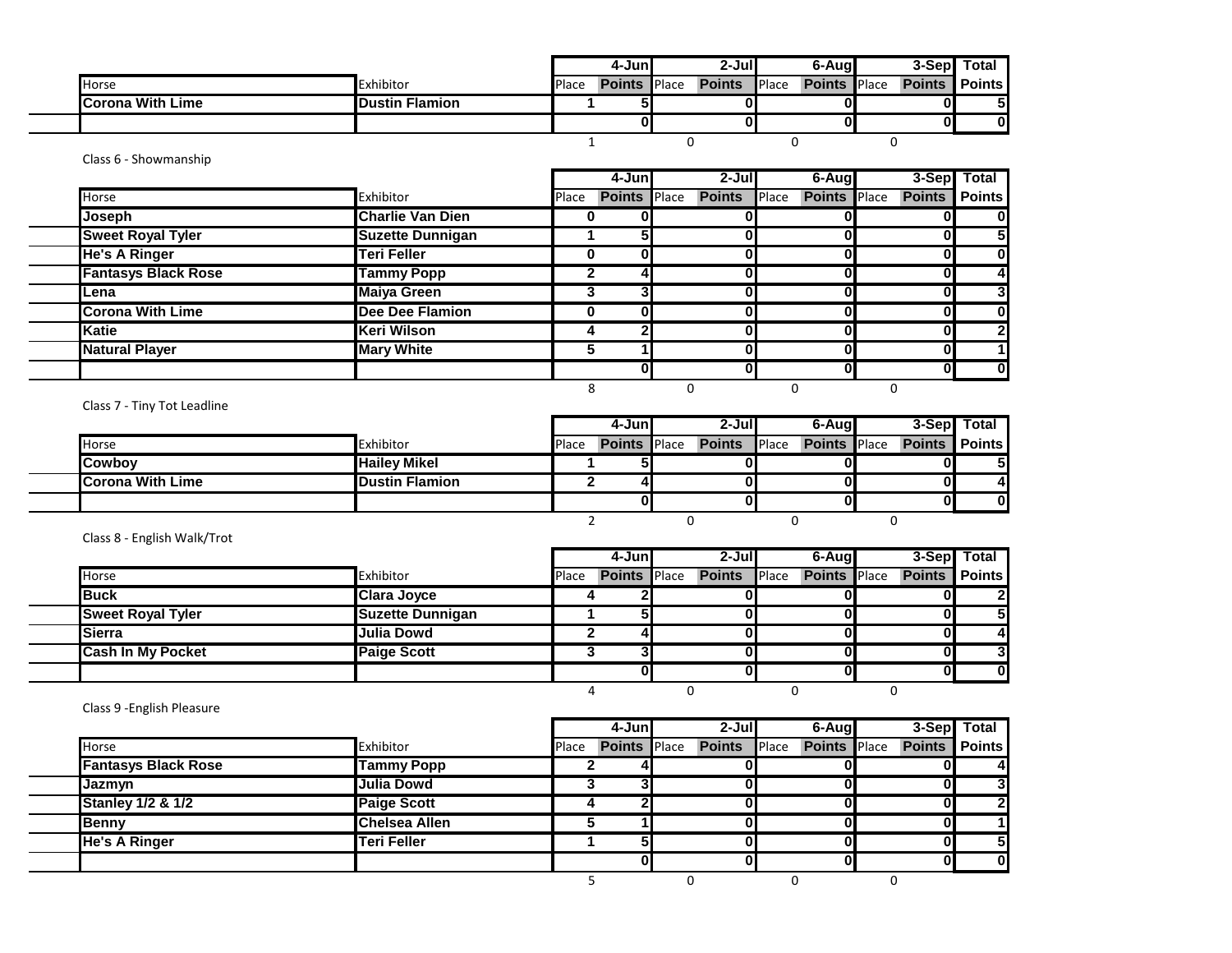Class 10 -Gaited Pleasure

|          |                     |              | 4-Junl              | 2-Jul         |       | 6-Augl              | 3-Sepl Total  |               |
|----------|---------------------|--------------|---------------------|---------------|-------|---------------------|---------------|---------------|
| Horse    | Exhibitor           | <b>Place</b> | <b>Points</b> Place | <b>Points</b> | Place | <b>Points</b> Place | <b>Points</b> | <b>Points</b> |
| Tucker 2 | <b>Bill Schmidt</b> |              |                     |               |       |                     | 01            |               |
|          |                     |              |                     |               |       |                     | OΙ            | 0             |
|          |                     |              |                     |               |       |                     |               |               |

Class 11 - Country Pleasure

|                  |                     |       | 4-Jun               | 2-Jull        |              | 6-Aug               | 3-Sep Total          |  |
|------------------|---------------------|-------|---------------------|---------------|--------------|---------------------|----------------------|--|
| <b>Horse</b>     | Exhibitor           | Place | <b>Points</b> Place | <b>Points</b> | <b>Place</b> | <b>Points</b> Place | <b>Points Points</b> |  |
| <b>ITucker 2</b> | <b>Bill Schmidt</b> |       |                     |               |              |                     |                      |  |
|                  |                     |       |                     |               |              | 0                   | o                    |  |
|                  |                     |       |                     |               |              |                     |                      |  |

Class 12 - Pee Wee Western Walk/Trot

|       |           |       | $4$ -Jun            | $2 -$ Jul           | 6-Aug               |                      | 3-Sep Total |
|-------|-----------|-------|---------------------|---------------------|---------------------|----------------------|-------------|
| Horse | Exhibitor | Place | <b>Points</b> Place | <b>Points</b> Place | <b>Points</b> Place | <b>Points</b> Points |             |
|       |           |       |                     |                     |                     |                      | n           |
|       |           |       |                     |                     |                     |                      |             |
|       |           |       |                     |                     |                     | U                    |             |
|       |           |       |                     |                     |                     |                      |             |

Class 13 - Youth Western Walk/Trot

|                          |                        | 4-Junl | $2 -$ Jul                                     | 6-Aug               | 3-Sep Total            |                        |
|--------------------------|------------------------|--------|-----------------------------------------------|---------------------|------------------------|------------------------|
| <b>Horse</b>             | Exhibitor              |        | Place <b>Points</b> Place <b>Points</b> Place | <b>Points</b> Place | <b>Points   Points</b> |                        |
| ILena                    | <b>Maiya Green</b>     |        |                                               |                     |                        |                        |
| Sparky                   | <b>Ruby Schoenbeck</b> |        |                                               |                     |                        | $\boldsymbol{\Lambda}$ |
| <b>Cash In My Pocket</b> | <b>Paige Scott</b>     |        |                                               |                     | 01                     |                        |
|                          |                        |        |                                               |                     |                        | $\bf{0}$               |
|                          |                        |        |                                               |                     |                        |                        |

Class 14 - Adult Walk Trot

|                       |                          |                         |       | 4-Juni              | 2-Jul         |       | 6-Aug               |               | 3-Sep Total    |
|-----------------------|--------------------------|-------------------------|-------|---------------------|---------------|-------|---------------------|---------------|----------------|
| Horse                 |                          | Exhibitor               | Place | <b>Points</b> Place | <b>Points</b> | Place | <b>Points</b> Place | <b>Points</b> | $\vert$ Points |
| <b>Spirit</b>         |                          | <b>Tina Hografe</b>     |       |                     |               |       |                     |               |                |
| Joseph                |                          | <b>Charlie Van Dien</b> |       |                     |               |       |                     |               | 01             |
| <b>Buck</b>           |                          | <b>Clara Joyce</b>      | 0     |                     |               |       |                     |               | 0              |
| <b>Sassy</b>          |                          | <b>Kathryn Russell</b>  |       |                     |               |       |                     |               |                |
| <b>Cricket</b>        |                          | <b>Bill Schmidt</b>     |       |                     |               |       |                     |               |                |
| <b>Moon Dance</b>     |                          | <b>Julia Dowd</b>       | 0     |                     |               |       |                     |               | 01             |
| <b>Katie</b>          |                          | Jeremiah Wilson         | 0     |                     | n             |       |                     |               | Ol             |
| <b>Natural Player</b> |                          | <b>Mary White</b>       |       |                     |               |       |                     |               |                |
|                       | <b>Sweet Royal Tyler</b> | <b>Suzette Dunnigan</b> |       |                     |               |       |                     |               |                |
|                       |                          |                         |       |                     |               |       |                     |               | 0              |
|                       |                          |                         | q     |                     |               |       |                     |               |                |

Class 15 - Pee Wee Western Pleasure

|              |                     |              | 4-Juni |       | 2-Jull        |       | 6-Augl        |              | 3-Sepl        | ⊤ota.         |
|--------------|---------------------|--------------|--------|-------|---------------|-------|---------------|--------------|---------------|---------------|
| <b>Horse</b> | -<br>.<br>Exhibitor | <b>Place</b> | Points | Place | <b>Points</b> | Place | <b>Points</b> | <b>Place</b> | <b>Points</b> | <b>Points</b> |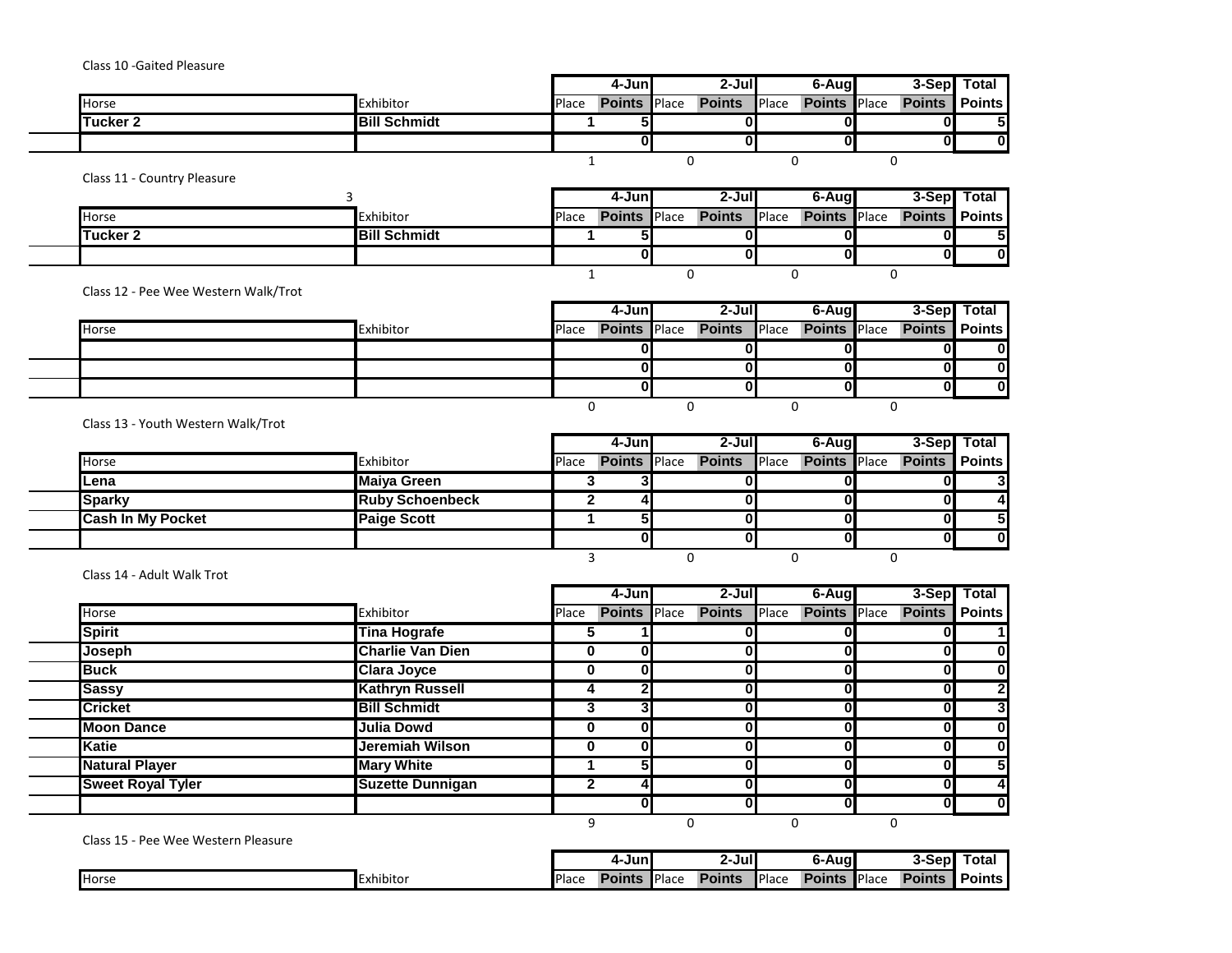Class 16 - Youth Western Pleasure

|                              |                    |       | 4-Juni              | 2-Jull        |               | 6-Aug               |                      | 3-Sep Total |
|------------------------------|--------------------|-------|---------------------|---------------|---------------|---------------------|----------------------|-------------|
| Horse                        | Exhibitor          | Place | <b>Points</b> Place | <b>Points</b> | <b>IPlace</b> | <b>Points</b> Place | <b>Points Points</b> |             |
| <b>Corona With Lime</b>      | Dee Dee Flamion    |       |                     |               |               |                     |                      |             |
| <b>Stanley 1/2 &amp; 1/2</b> | <b>Paige Scott</b> |       |                     |               |               |                     |                      |             |
|                              |                    |       |                     |               |               |                     |                      |             |
|                              |                    |       |                     |               |               |                     |                      |             |

Class 17 - Adult Western Pleasure

|                            |                        |       | 4-Jun               | $2-J$ ul      |       | 6-Aug               |               | 3-Sep Total   |
|----------------------------|------------------------|-------|---------------------|---------------|-------|---------------------|---------------|---------------|
| Horse                      | Exhibitor              | Place | <b>Points</b> Place | <b>Points</b> | Place | <b>Points</b> Place | <b>Points</b> | <b>Points</b> |
| <b>Hannah</b>              | <b>Lisa Cribbs</b>     |       |                     |               |       |                     |               | 3             |
| <b>Roxy</b>                | <b>Doug Cribbs</b>     | 0     |                     |               |       | 0                   | 0             | $\mathbf 0$   |
| <b>Fantasys Black Rose</b> | <b>Tammy Popp</b>      |       |                     |               |       | 0                   | 0             | 5             |
| <b>Cricket</b>             | <b>Mary Pat Harris</b> | 4     |                     |               |       |                     | $\bf{0}$      | $\mathbf{2}$  |
| <b>He's A Ringer</b>       | <b>Teri Feller</b>     |       |                     |               |       | O                   | $\bf{0}$      | 4             |
| <b>Sierra</b>              | Julia Dowd             | 0     |                     |               |       |                     | 0             | $\mathbf 0$   |
| <b>Katie</b>               | Keri Wilson            | 5     |                     |               |       | O                   | 0             | $\mathbf{1}$  |
| <b>Benny</b>               | <b>Chelsea Allen</b>   | 0     |                     |               |       | $\mathbf{0}$        | 0             | $\mathbf 0$   |
|                            |                        |       |                     |               |       | $\mathbf{0}$        | 01            | $\mathbf 0$   |
|                            |                        | 8     |                     |               |       |                     |               |               |

Class 18 - Novice Versatility

 $\overline{\phantom{a}}$ 

|                          |                         |       | 4-Jun               | $2 -$ Jul     |       | 6-Aug               | 3-Sep Total   |                |
|--------------------------|-------------------------|-------|---------------------|---------------|-------|---------------------|---------------|----------------|
| Horse                    | Exhibitor               | Place | <b>Points</b> Place | <b>Points</b> | Place | <b>Points</b> Place | <b>Points</b> | <b>Points</b>  |
| <b>Spirit</b>            | <b>Tina Hografe</b>     |       |                     |               |       |                     |               | $\overline{2}$ |
| <b>Buck</b>              | <b>Clara Joyce</b>      |       |                     |               |       |                     | 01            | 3 <sub>l</sub> |
| Lena                     | <b>Maiya Green</b>      | 0     |                     |               |       | U                   | 01            | $\mathbf{0}$   |
| <b>Moon Dance</b>        | <b>Julia Dowd</b>       | 0     |                     |               |       |                     | 01            | $\mathbf{0}$   |
| <b>Sweet Royal Tyler</b> | <b>Suzette Dunnigan</b> |       |                     |               |       |                     | Ol            | 4              |
| <b>Sierra</b>            | <b>Julia Dowd</b>       | 0     |                     |               |       |                     | 01            | $\mathbf{0}$   |
| <b>Katie</b>             | <b>Keri Wilson</b>      |       |                     |               |       |                     | 0             | 11             |
| <b>Sassy</b>             | <b>Kathryn Russell</b>  |       |                     |               |       |                     | Οl            | 5              |
|                          |                         |       |                     |               |       |                     | ΟI            | $\mathbf{0}$   |
|                          |                         | 8     |                     |               |       |                     |               |                |

Class 19 - Open Versatility

|                            |                        |       | 4-Juni              | $2-J$ ull     |              | 6-Augl              | 3-Sepl Total         |          |
|----------------------------|------------------------|-------|---------------------|---------------|--------------|---------------------|----------------------|----------|
| <b>Horse</b>               | Exhibitor              | Place | <b>Points</b> Place | <b>Points</b> | <b>Place</b> | <b>Points Place</b> | <b>Points Points</b> |          |
| <b>He's A Ringer</b>       | <b>Teri Feller</b>     |       |                     |               |              |                     |                      | າ        |
| <b>Fantasys Black Rose</b> | Tammy Popp             |       |                     |               |              |                     | 01                   | 5        |
| <b>ICricket</b>            | <b>Mary Pat Harris</b> |       |                     |               |              |                     | 01                   |          |
| <b>ICorona With Lime</b>   | Dee Dee Flamion        |       |                     |               |              |                     | 01                   | $\bf{0}$ |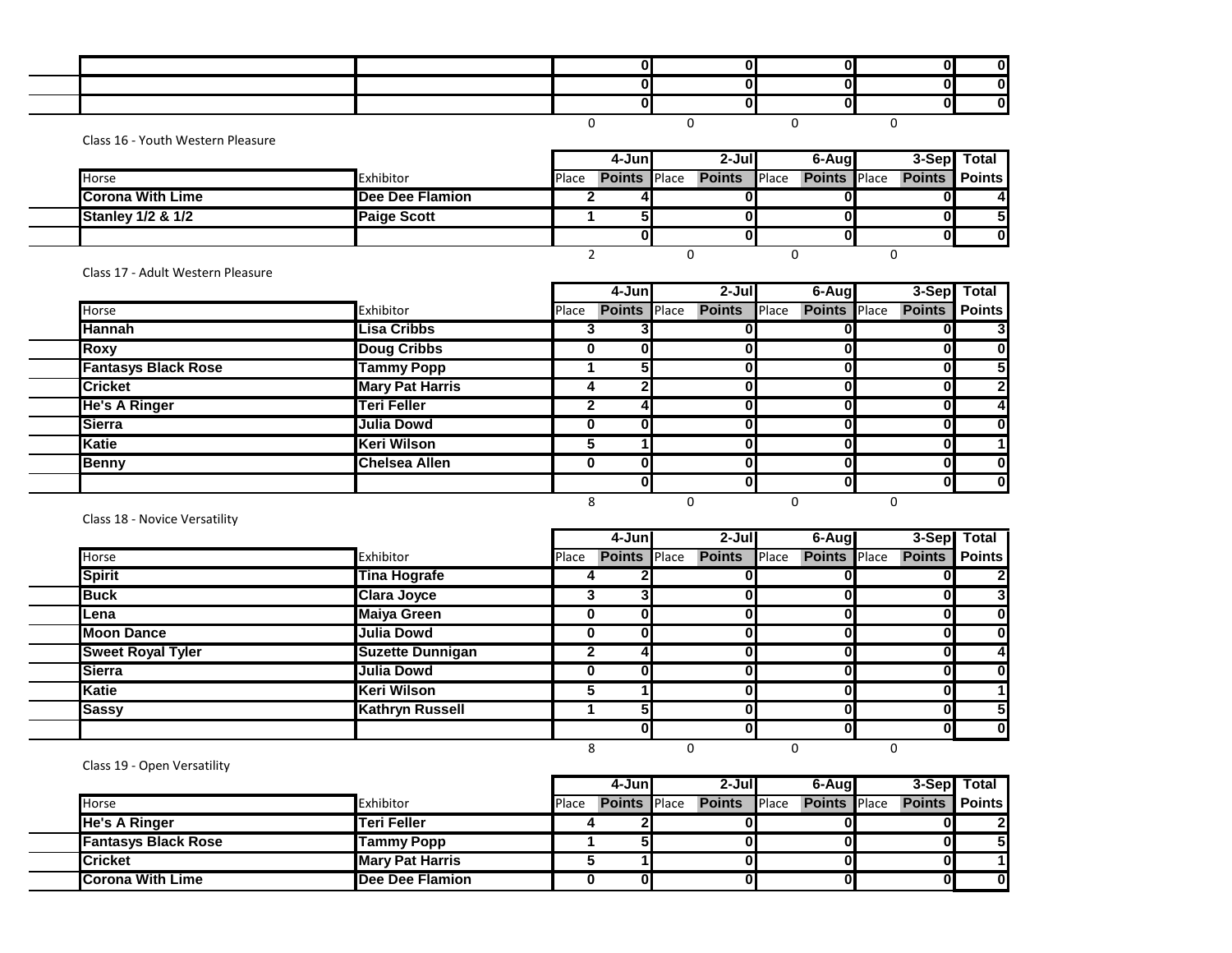| $I2$ m $M2$  | Julia Dowd                      |   | 01 | v |  |
|--------------|---------------------------------|---|----|---|--|
| <b>Benny</b> | ~-<br>Allen<br>حمعامہ<br>ісізеа |   | Ol | 0 |  |
|              |                                 | 0 | Ol | 0 |  |
|              |                                 |   |    |   |  |

## Class 20 - Novice Non-Blue (No Pts.)

|               |                    |       | 4-Jun               | $2 -$ Jul     |       | 6-Aug               | 3-Sep Total   |              |
|---------------|--------------------|-------|---------------------|---------------|-------|---------------------|---------------|--------------|
| <b>Horse</b>  | Exhibitor          | Place | <b>Points</b> Place | <b>Points</b> | Place | <b>Points</b> Place | <b>Points</b> | Points       |
| <b>Buck</b>   | <b>Clara Joyce</b> |       |                     |               |       |                     | OI            | $\mathbf{3}$ |
| ∎Lena         | <b>Maiya Green</b> |       |                     |               |       |                     | OI            | 4            |
| <b>Spirit</b> |                    |       |                     |               |       |                     | OI            | 5            |
|               |                    |       | 01                  |               |       | 0                   |               | $\mathbf 0$  |
|               |                    |       |                     |               |       |                     |               |              |

Class 21 - Open Non-Blue (No Pts.)

|                |                        |       | 4-Juni              | 2-Jull                           | 6-Aug | 3-Sepl Total           |              |
|----------------|------------------------|-------|---------------------|----------------------------------|-------|------------------------|--------------|
| Horse          | Exhibitor              | Place | <b>Points</b> Place | <b>Points Place Points Place</b> |       | <b>Points   Points</b> |              |
| <b>Cricket</b> | <b>Mary Pat Harris</b> |       |                     |                                  |       | O.                     |              |
| <b>Benny</b>   | <b>Chelsea Allen</b>   |       |                     |                                  |       | 01                     | $\mathbf{A}$ |
|                |                        |       | 01                  |                                  |       | OΙ                     | $\bf{0}$     |
|                |                        |       |                     |                                  |       |                        |              |

Class 23 - Trail

|                                    |                        |       | 4-Jun               | $2-J$ ul      | 6-Aug        |                               | 3-Sep Total                |
|------------------------------------|------------------------|-------|---------------------|---------------|--------------|-------------------------------|----------------------------|
| Horse                              | Exhibitor              | Place | <b>Points</b> Place | <b>Points</b> | Place        | <b>Points</b> Place<br>Points | <b>Points</b>              |
| <b>Buck</b>                        | <b>Clara Joyce</b>     | 0     | 0                   |               |              |                               | 0l                         |
| <b>Cricket</b>                     | <b>Mary Pat Harris</b> | 0     | $\bf{0}$            |               | 0            | 0                             | 0<br>0                     |
| <b>Fantasys Black Rose</b>         | <b>Tammy Popp</b>      | 0     | O                   |               | $\mathbf{0}$ | O                             | 0l<br>0                    |
| <b>Corona With Lime</b>            | <b>Dee Dee Flamion</b> | G     |                     |               | $\mathbf{0}$ | $\mathbf{0}$                  | 1<br>0                     |
| Sierra                             | <b>Julia Dowd</b>      | 4     | $\mathbf{2}$        |               | $\mathbf{0}$ | $\bf{0}$                      | $\overline{2}$<br>01       |
| Jazmyn                             | Julia Dowd             |       | 5 <sub>l</sub>      |               | $\mathbf{0}$ | $\bf{0}$                      | 5<br>01                    |
| <b>Moon Dance</b>                  | <b>Julia Dowd</b>      | 0     | $\bf{0}$            |               | 0            | 0                             | 0<br>0                     |
| <b>Katie</b>                       | Keri Wilson            | -3    | 3                   |               | U            |                               | 3<br>0                     |
| <b>Sassy</b>                       | <b>Kathryn Russell</b> | 2     | д                   |               | U            | O                             | $\overline{4}$<br>$\bf{0}$ |
|                                    |                        |       | ŋ                   |               | U            | n                             | 0l<br>01                   |
|                                    |                        | q     |                     | ი             | 0            |                               |                            |
| $\sim$ $\sim$ $\sim$ $\sim$ $\sim$ |                        |       |                     |               |              |                               |                            |

Class 23 - Speed Jumping

|                         |                        |       | 4-Jun               | $2 -$ Jul     |              | 6-Aug               |                      | 3-Sep Total    |
|-------------------------|------------------------|-------|---------------------|---------------|--------------|---------------------|----------------------|----------------|
| Horse                   | Exhibitor              | Place | <b>Points</b> Place | <b>Points</b> | <b>Place</b> | <b>Points</b> Place | <b>Points</b> Points |                |
| <b>Sierra</b>           | <b>Julia Dowd</b>      |       |                     |               |              |                     |                      | 3              |
| IJazmvn                 | Juilia                 |       |                     |               |              |                     |                      | 4              |
| <b>Corona With Lime</b> | Dee Dee Flamion        |       |                     |               |              |                     |                      | 5 <sub>l</sub> |
| <b>Sparky</b>           | <b>Ruby Schoenbeck</b> |       |                     |               |              |                     |                      | 01             |
| <b>Buck</b>             | <b>Clara Joyce</b>     |       |                     |               |              |                     |                      | 0              |
|                         |                        |       |                     |               |              |                     |                      | 01             |
|                         |                        |       |                     |               |              |                     |                      |                |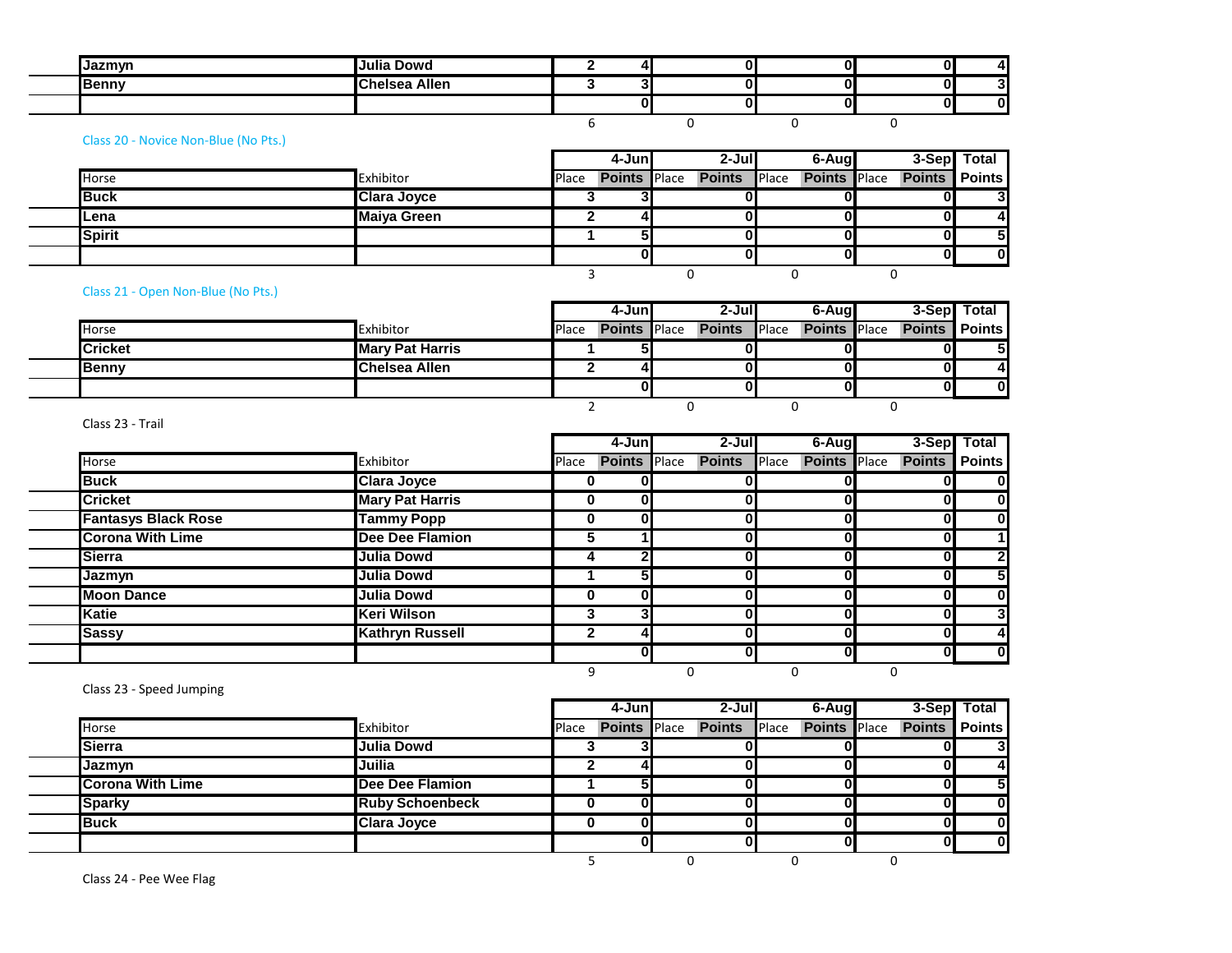|       |           |       | 4-Juni | $2-Jul$                                       | 6-Augl |  | 3-Sep Total |
|-------|-----------|-------|--------|-----------------------------------------------|--------|--|-------------|
| Horse | Exhibitor | Place |        | Points Place Points Place Points Place Points |        |  |             |
|       |           |       |        |                                               |        |  |             |
|       |           |       |        |                                               |        |  |             |
|       |           |       |        |                                               |        |  |             |
|       |           |       |        |                                               |        |  |             |

Class 25 - Youth Flag

|                              |                        |       | 4-Junl              | $2 -$ Jul     |              | 6-Aug               |               | 3-Sep Total  |
|------------------------------|------------------------|-------|---------------------|---------------|--------------|---------------------|---------------|--------------|
| <b>Horse</b>                 | Exhibitor              | Place | <b>Points Place</b> | <b>Points</b> | <b>Place</b> | <b>Points</b> Place | <b>Points</b> | Points       |
| lLena                        | <b>Maiya Green</b>     |       |                     |               |              |                     |               | $\mathbf{2}$ |
| <b>Corona With Lime</b>      | <b>Dee Dee Flamion</b> |       |                     |               |              |                     |               | 3            |
| <b>Sparky</b>                | <b>Ruby Schoenbeck</b> |       |                     |               |              |                     |               | 5            |
| <b>Stanley 1/2 &amp; 1/2</b> | <b>Paige Scott</b>     |       |                     |               |              |                     |               | 4            |
| <b>Cash In My Pocket</b>     | <b>Paige Scott</b>     |       |                     |               |              |                     |               | $\bf{0}$     |
|                              |                        |       |                     |               |              |                     |               | $\Omega$     |
|                              |                        |       |                     |               |              |                     |               |              |

Class 26 - Adult Flag

 $\overline{\phantom{0}}$ 

|                            |                     |       | 4-Jun               | $2-J$ ul      |              | 6-Aug               | 3-Sep Total                   |
|----------------------------|---------------------|-------|---------------------|---------------|--------------|---------------------|-------------------------------|
| Horse                      | Exhibitor           | Place | <b>Points</b> Place | <b>Points</b> | <b>Place</b> | <b>Points</b> Place | <b>Points</b> Points          |
| Lily                       | <b>Brenda Platt</b> |       |                     |               |              |                     | 0I                            |
| <b>Buck</b>                | <b>Clara Joyce</b>  |       |                     |               |              |                     | 11<br>o                       |
| <b>Fantasys Black Rose</b> | <b>Tammy Popp</b>   |       |                     |               |              |                     | 3<br>Οl                       |
| <b>Moon Dance</b>          | Julia Dowd          |       |                     |               |              | U                   | $\overline{2}$<br>01          |
| <b>Sierra</b>              | <b>Julia Dowd</b>   |       |                     |               |              |                     | $\overline{4}$<br>01          |
| <b>Jazmvn</b>              | <b>Julia Dowd</b>   |       |                     |               |              | U                   | 5<br>ΩI                       |
|                            |                     |       |                     |               |              | U                   | $\overline{\mathbf{0}}$<br>ΩI |
|                            |                     |       |                     |               |              |                     |                               |

Class 27 - Pee Wee Barrels

|              |           |              | 4-Junl              | 2-Jull              | 6-Aug               |                      | 3-Sep Total  |
|--------------|-----------|--------------|---------------------|---------------------|---------------------|----------------------|--------------|
| <b>Horse</b> | Exhibitor | <b>Place</b> | <b>Points</b> Place | <b>Points</b> Place | <b>Points</b> Place | <b>Points Points</b> |              |
|              |           |              |                     |                     |                     |                      | $\Omega$     |
|              |           |              |                     |                     |                     | OI                   | 0            |
|              |           |              |                     |                     |                     |                      | <sup>0</sup> |
|              |           |              |                     |                     |                     |                      |              |

Class 28- Youth Barrels

|                              |                        |       | 4-Juni              | $2 -$ Jul     |              | 6-Aug               | 3-Sep Total   |              |
|------------------------------|------------------------|-------|---------------------|---------------|--------------|---------------------|---------------|--------------|
| Horse                        | Exhibitor              | Place | <b>Points</b> Place | <b>Points</b> | <b>Place</b> | <b>Points</b> Place | <b>Points</b> | Points       |
| lLena                        | <b>Maiya Green</b>     |       |                     |               |              |                     |               |              |
| <b>Sparky</b>                | <b>Ruby Schoenbeck</b> |       |                     |               |              |                     |               | 51           |
| <b>Stanley 1/2 &amp; 1/2</b> | <b>Paige Scott</b>     |       | וכ                  |               |              | 0                   |               | וכי          |
| <b>Corona With Lime</b>      | Dee Dee Flamion        |       | 01                  |               |              |                     |               | $\mathbf{0}$ |
| <b>Cash In My Pocket</b>     | <b>Paige Scott</b>     |       |                     |               |              |                     |               |              |
| <b>Benny</b>                 | <b>Paige Scott</b>     |       | ◠                   |               |              |                     |               | 3            |
|                              |                        |       | 0Ι                  |               |              |                     |               | $\bf{0}$     |